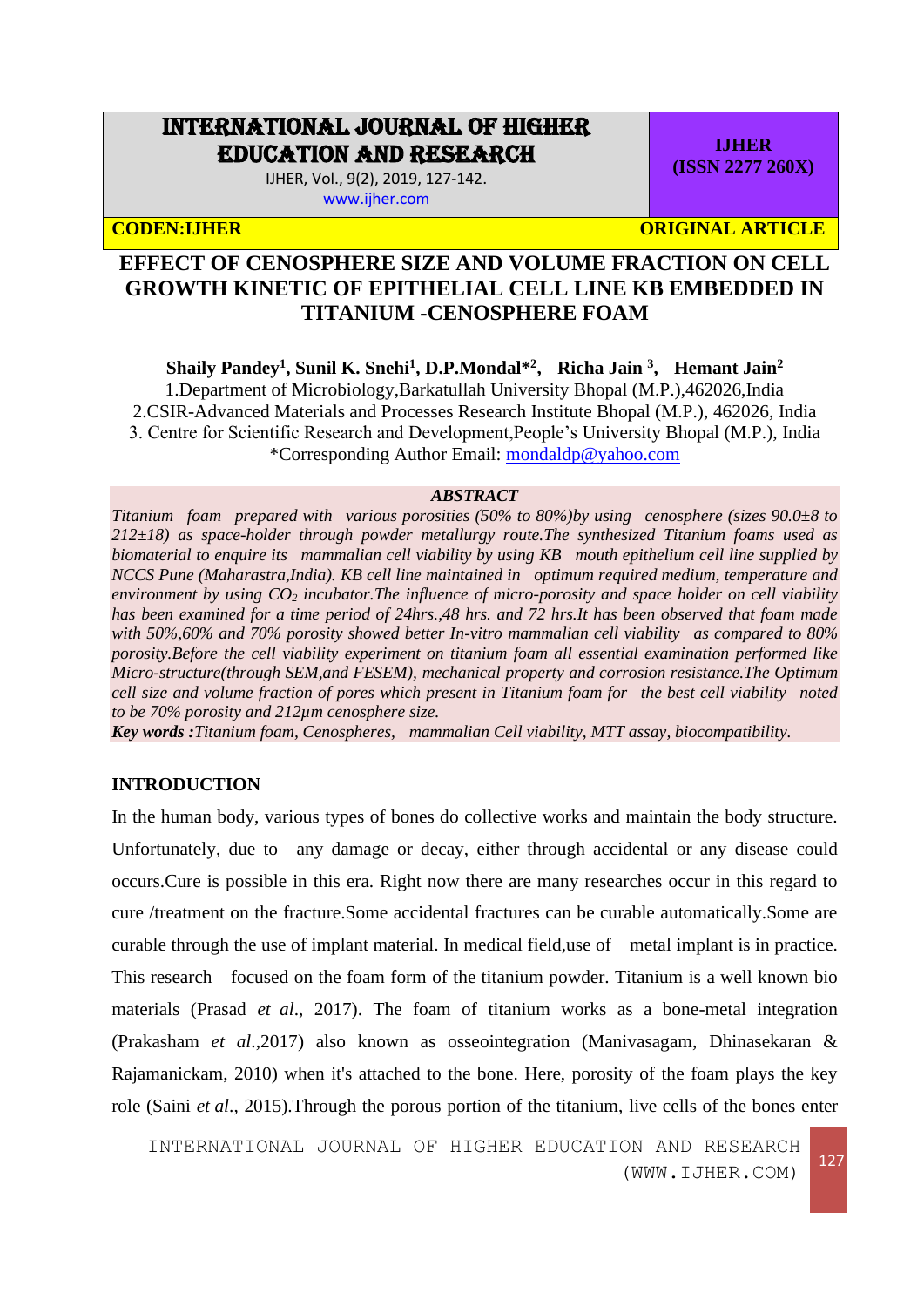and expanded conjointly this interlink performed very well. Researchers have faith in the integration characteristics. Although solid metal is in use, right now, in the medical field, but like the porous material integration not occurred. In this experiment also found the solid metal of titanium showed not good integration with mammalian cell line to compare to porous titanium foam.Experiments on titanium foam with different porosities gave the clue for the right choice of porous bioimplant (Oliveira *et al*.,2008). This is also a big challenge because without the knowledge of the suitable porosity, the correct material cannot be insert into the body (Ozawa & Kasugai,1996). Although, in ancient time, implants was in practice;but through mid 1980's, it is steadily becoming more useful. In this aspect many scientists and research group worked on it (Pal ,2015; Chena & Liuc, 2016; Corrales, Esteves & Vick, 2014).A research group of Germany announced the development of resobone (http://www.ilt.fraunhofer.de/En/press/Press-release-2010/press-release-2010-05-20.html) to replace the all traditional implant for skull. They synthesized the new type of implant by using polyurethane. This substance will be the own part of the human skull (Khatoon & Ahmad,2018). The other subject of such invention they explained that traditional implants takes time to heal and doctors does not permit to heavy work after implantation (Annibali *et al*.,2008). Another doctor named Dr. Jeremy Mao (http://www.prescouter.com/2015/07/growing-new-teeth-in-the-mouth-using-stem-cell-dentalimplants/) synthesized the dental scaffold through micro channeled natural material inculcated

with a growth factor (Bhola,Bhola & Mishra,2011). He studied in the animal model and got very positive results.He placed this new type implant in recipient mouth and then transferred it to him and he found in its very own tooth like structure causes of stem cell.He also explained his experiment as cell homing based tooth regeneration.Several experiments performed with the Implant materials like Titanium (Xuan *et al*., 2018), Steel (Perren, Regazzoni & Fernandez, 2017) last decade (Mondal *et al*., 2012).Scientists are searching the best hope in this regard.The main reason behind these researches are that all metals are heavy and anyhow can not resist inside the body for a long time, so there is the need for improvement in this field (Jha *et al*., 2013).The implant can reside inside the body without any spoilage and can perform as the part of the body which is the good character of the any implant (Fleck & Eifler, 2010).But,most implants have not this particular quality.In this series, we attempt the synthesis of Titanium syntactic foam through powder metallurgy route (Dolder *et al*., 2003), using cenosphere as space-holder which can be further useful as implant.Prepared titanium foam showed no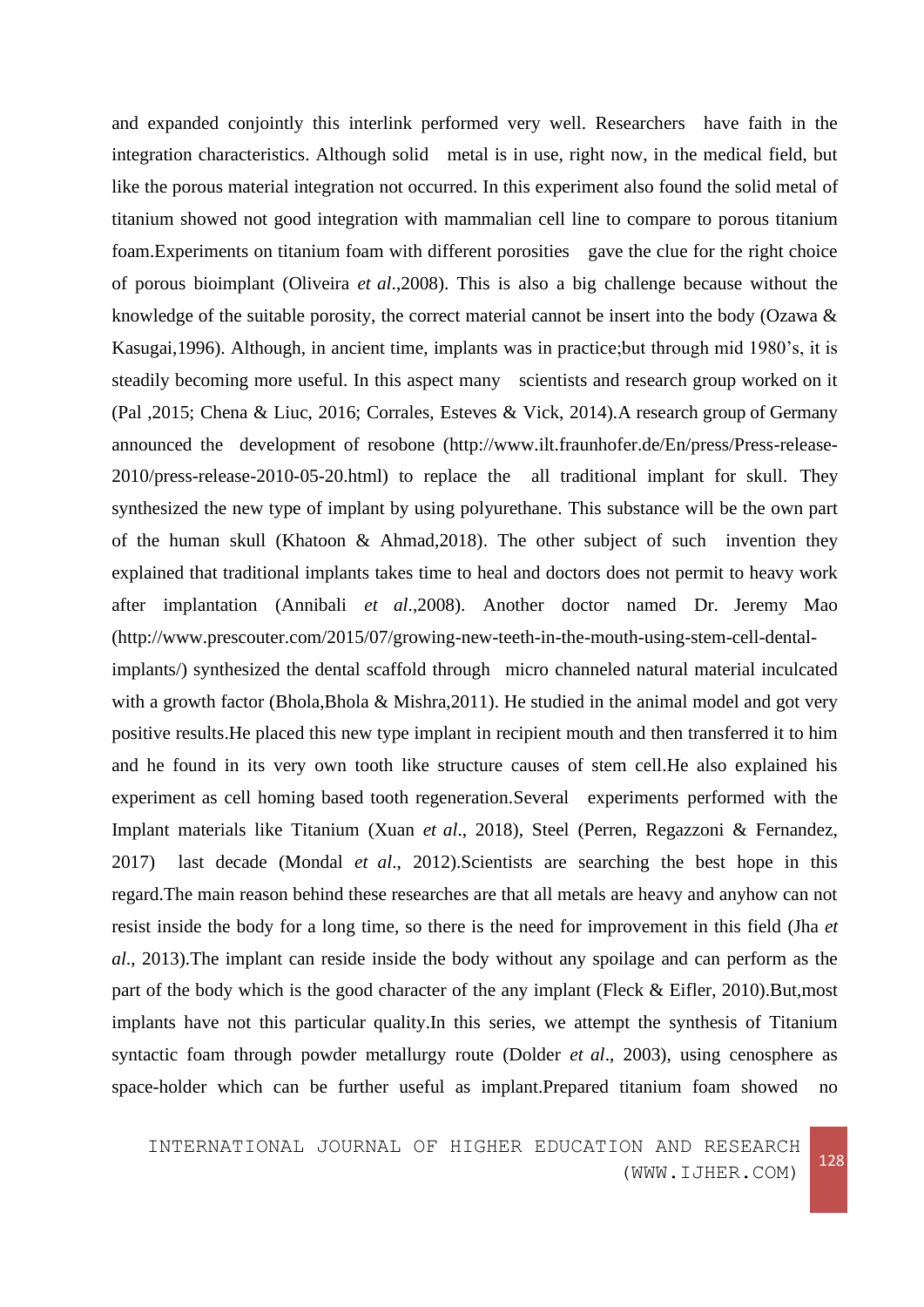corrosion characteristic, while the experiment . This foam has the micro hole which was connected with microbaloons to transfer the liquid media (as Biofluid) during the animal cell culture experiment.The optimized foam architecture is identified for giving best cell viability.

#### **MATERIALS AND METHODS**

As a primary material, Titanium metal powder (99.9% pure,average size 22±3µm) was used which supplied by Alfa Aesar. As spaceholder various type of cenospheres(average size) presented in Table 1 were used.

| Cenosphere Grade | Cenosphere Size $(2r)$ | <b>Cenosphere Shell Wall thickness</b> | t/r     |
|------------------|------------------------|----------------------------------------|---------|
|                  | $(\mu m)$              | $(\mu m)$                              |         |
| C1               | $90.0 + 8$             | $4.8 \pm 15$                           | 0.1066  |
| C <sub>2</sub>   | $145.0 \pm 11$         | $7.1 \pm 1.3$                          | 0.09793 |
| C <sub>3</sub>   | $185.0 \pm 0.15$       | $9.0 \pm 1.4$                          | 0.09729 |
| C <sub>4</sub>   | $212.0 \pm 18$         | $10.4 \pm 1.8$                         | 0.0967  |

Table 1 Average cenosphere Sizes (2r) and cenosphere shell thickness (t) used in this study

Cenosphere supplied from M/s Cenosphere India showed it microstructure in Figure 1.



**Figure 1 Microscopic Image of Cenosphere**

Titanium metal powder mixed with spaceholder,in which organic binder (2 weight % of diluted Poly Vinyl alcohol weight % Ploly Vinyl Alcohol powder and 95% water) was added. Before pouring this titanium and space holder mixture in the die 1 weight % Zinc Stearate powder added during the cold compaction process this powder enhanced the flow ability.Titanium powder and space holder mixed in pre-calculated proportion as per their respective porosity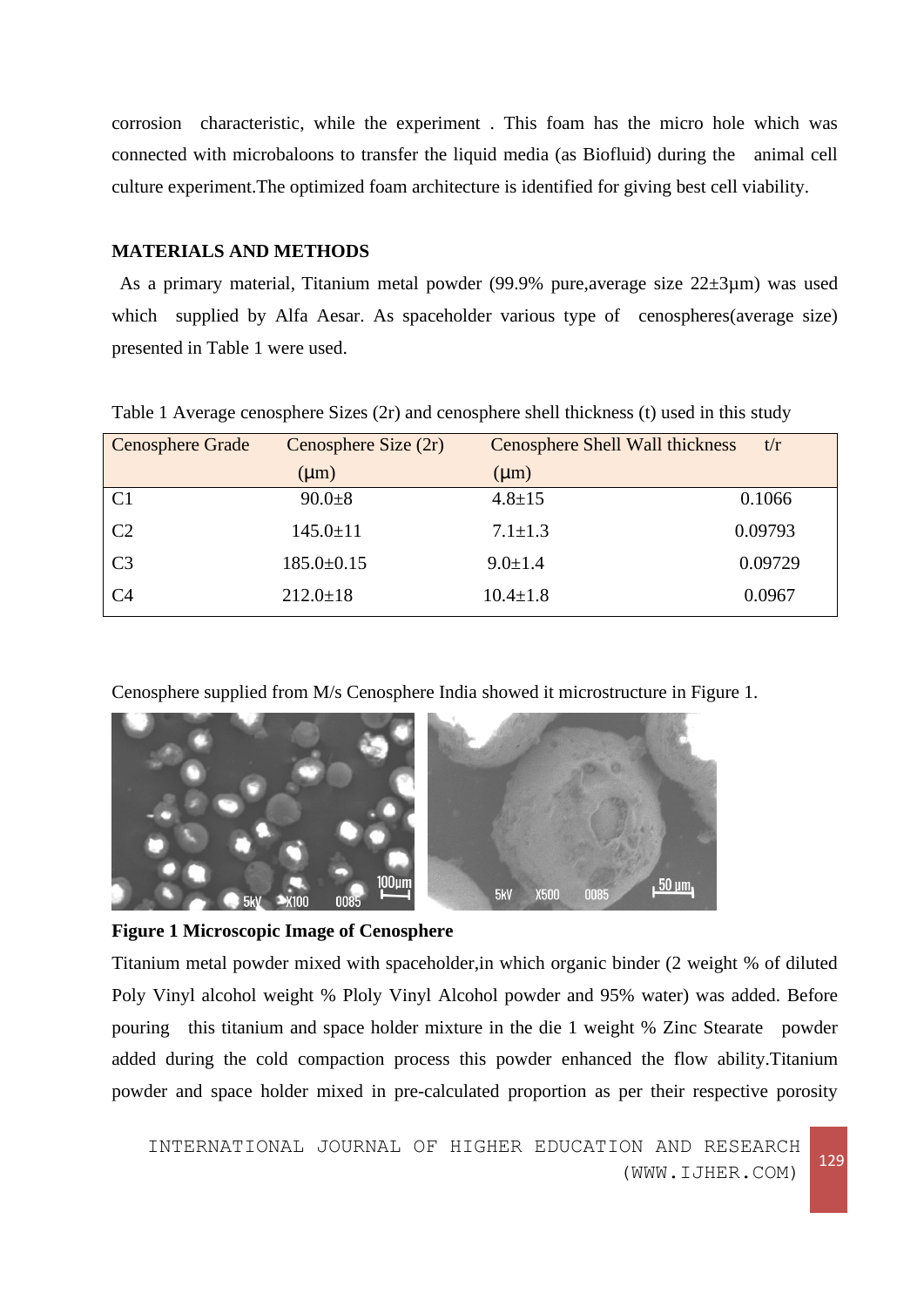percentage.75 MPa pressure was applied during the cold compaction for two minutes as shown in flow chart 1. A cylindrical dye was used for cold compaction .The flow chart followed for making Ti-cenosphere porous titanium is schematically shown in Figure 2.



# **Figure 2 Flow chart 1 To process the Titanium Foam preparation through Powder Metallurgy path**

The green sample after cold compaction is placed into the hot air furnace after reaching the temperature  $200^{\circ}$ C for two hrs. so that debries can evict from the green sample followed by 2 hrs heating at 400<sup>0</sup>C. After that sintering process performed through vaccume sintering furnace (Vaccume Tech, Bangalore) at  $1100^{\circ}$ C temperature and  $10^{-4}$ mbar vaccume. At the time of sintering, green samples are placed in the closed stainless steel duct to protect from the graphite evaporation (Villa *et al*., 2002).The sintered Titanium foam pallets (Figure 3) sliced into 2 mm thickness sample by using slow diamond cutter (LECO VC 50 which wheel size was10 mm plate) for different experiments.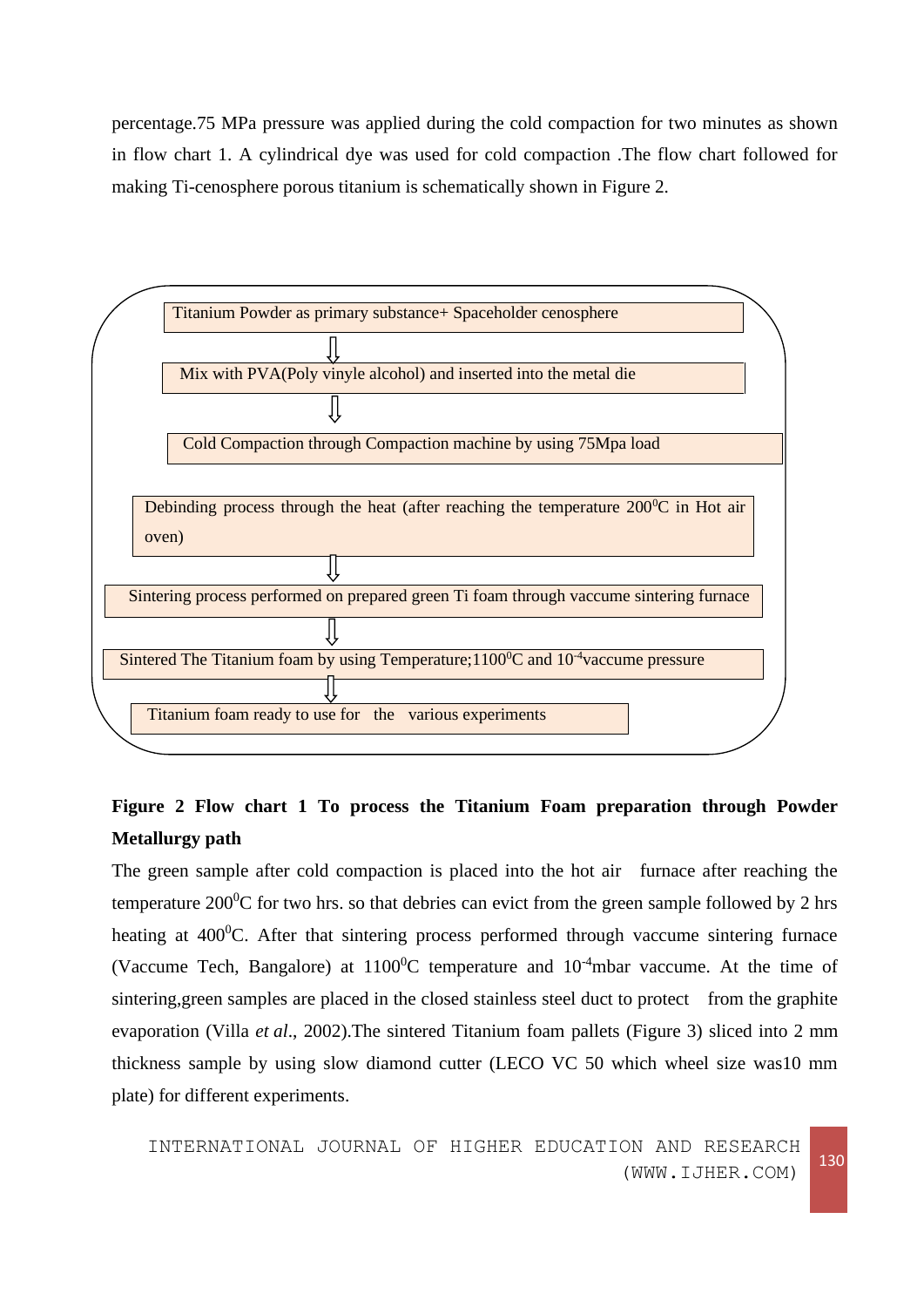

**Figure 3 The sintered pallets of Ti -cenosphere foams are shown in this figure.At higher magnification the presence of cenospheres in the pallets are noted additionally,no surface cracks or delamination within these sintered pallets are observed.This also indicate effective sintering**

These slices of sintered titanium pellets samples marked for their micro structure,phase constituents,compressive deformation behavior,porosity/density examination.The prepared Titanium foam samples are polished through standard metallographic practice and etched through Keller's reagent(20ml distilled water,70% concentrated HNO<sub>3</sub> 20ml, 38% concentrated HCl 20ml HCl and 40% concentrated HF 20ml.The micro structure of titanium foam observed through FESEM (Nova Nano Sem 430).The EDX is carried out through IE Synergy 250,with a detector of 50mm<sup>2</sup> competent to detect beryllium and above for elemental analysis of the foam.The density of the titanium pellets are determined through Archimedes principle and porosity has been calculated through its theoretical and measured density.The compression behavior of the titanium foam sample was observed by using Universal Testing machine (model, Instron 8801) at a strain rate of 0.01/s at room temperature. Further, corrosion behavior of Titanium foam sample is carried out.We used balanced salt solution i.e. Hank's solution to perform this test. The composition of solution is shown in Table 2 weight loss measurement technique is used to determine corrosion.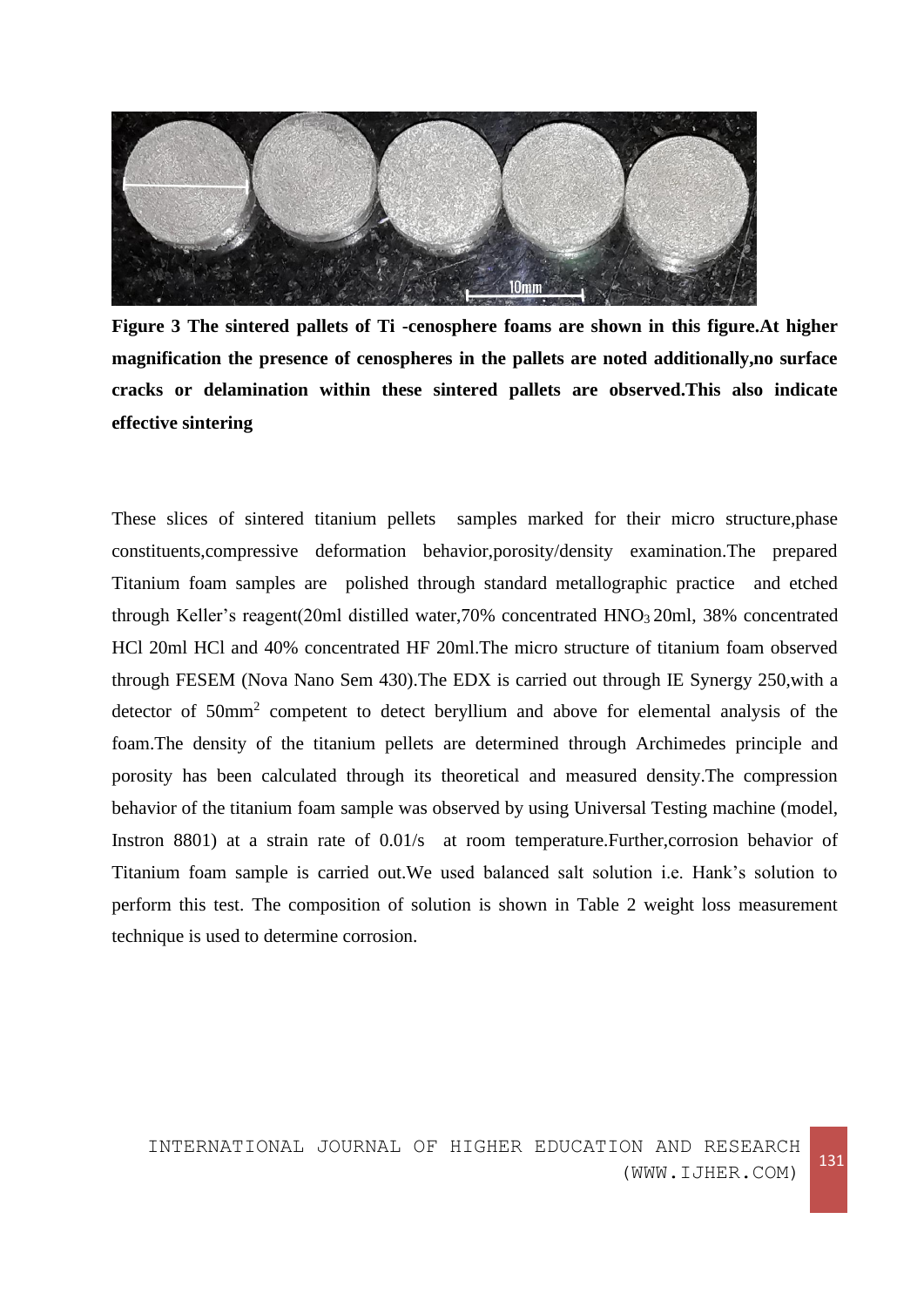| S.No. | Name of the component               | Quantity          |
|-------|-------------------------------------|-------------------|
| 1     | CaCl <sub>2</sub>                   | 0.185g/l          |
| 2     | <b>KCl</b>                          | 0.4g/l            |
| 3     | $KH_2PO_4$                          | 0.06g/l           |
| 4     | MgCl <sub>2</sub> 6H <sub>2</sub> O | $0.1$ g/l         |
| 5     | MgSO <sub>4</sub> H <sub>2</sub> O  | $0.1 \text{ g}/1$ |
| 6     | NaHCO <sub>3</sub>                  | $0.35$ g/l        |
| 7     | Na <sub>2</sub> HPO <sub>4</sub>    | $0.48$ g/l        |
| 8     | D-glucose                           | $1.00$ g/l        |
| 9     | Nacl                                | 8 g/l             |
| 10    | Distl Water                         | 1000 ml           |

Table 2 Composition of the Hank's solution

#### **In-Vitro trial**

Mammalian cell line named KB by The National Centre for Cell Sciences,Pune,Maharastra India has been used for this study. This cell line is mouth epithelium cell line and is developed in cell culture flask T-25 with media i.e. essential media, MEM (Minimal Essential Media) (supplied from Himedia AT154) supplemented with 10% Fetal bovine serum (supplied from Himedia RM10) and antibiotic 10mg/ml of gentamicin sulfate (supplied from Himedia TC026) incubated in  $CO<sub>2</sub>$  incubator (Nuaire, NU5510E). For experiment, the three plates are prepared for 24hrs ,48hrs and 72hrs.In this process 2ml cell line inoculated into the 24 well cell culture plate.These plates are incubated for 24 hrs so that cells can develop ubiquity in 24 cell culture plates. In First well of the cell culture plate,these was only control, in which only cell line was present, while, other wells included the test samples of Titanium foam (2mm in size) with media supplemented with appropriate amount of antibiotic (gentamicin). That the plate after 24 hrs,48 hrs and 72 hrs were observed through an inverted microscope (Magnus Invi). Cell viability of KB cell line examined through aliquot of viable cell line was mixed with equal amount of trypan blue dye and counted through hemocytometer. Colorimetric observation of viable cell performed through MTT Assay( supplied from Himedia CCK003).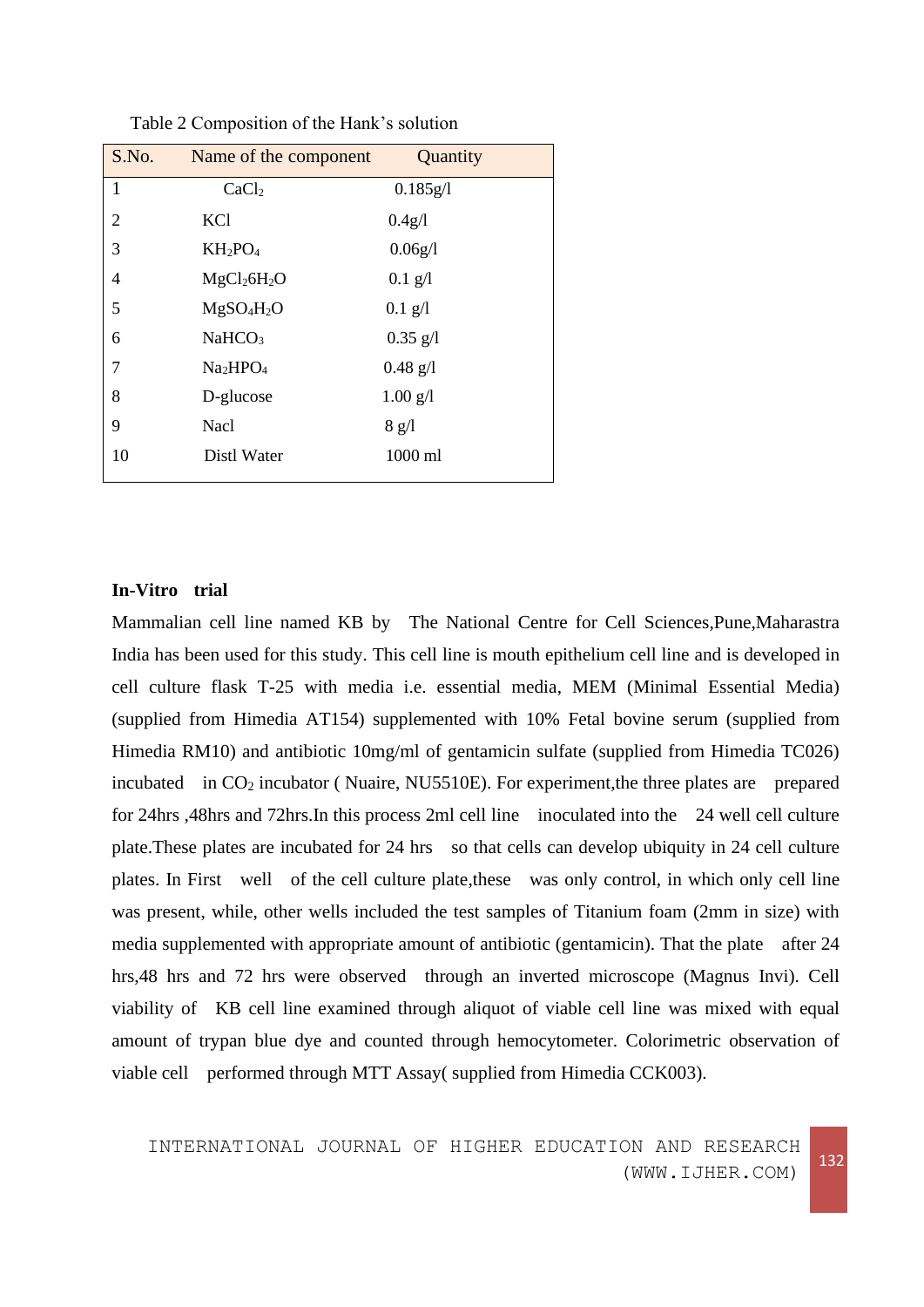#### **RESULT AND DISCUSSION**

#### **Micro-structure**

The micro structure of Ti-cenospherems as shown in Figure 4(a) represents the micrograph of Ti-50% cenosphere.It may be noted that the cenosphere are distributed uniformly within the Timatrix.Ti powder are fused completely and formed Ti-matrix.The micrograph of Ti-60% cenosphere foam Figure 4(b) also uniform distribution of cenospheres. The cenosphere content increase when one used 80% cenosphere in Ti-cenosphere foam Figure 4(c). At higher magnification it may be noted that Ti-cenosphere bonding its quite sharp and strong Figure 4(d) will be useful for transfer and to obtain higher strength and modulus.



**Figure 4 Microstructure of Titanium 70% Cenosphere foams:(a) 90.0 ± 8 µm(b)145.0 ± 11µm (c) 212.0 ± 18 µm and (d) Higher magnification micrograph showing micro voids in cell wall and boding of cenosphere with titanium matrix**

**Mechanical properties**

*Strength and modulus of Ti foams*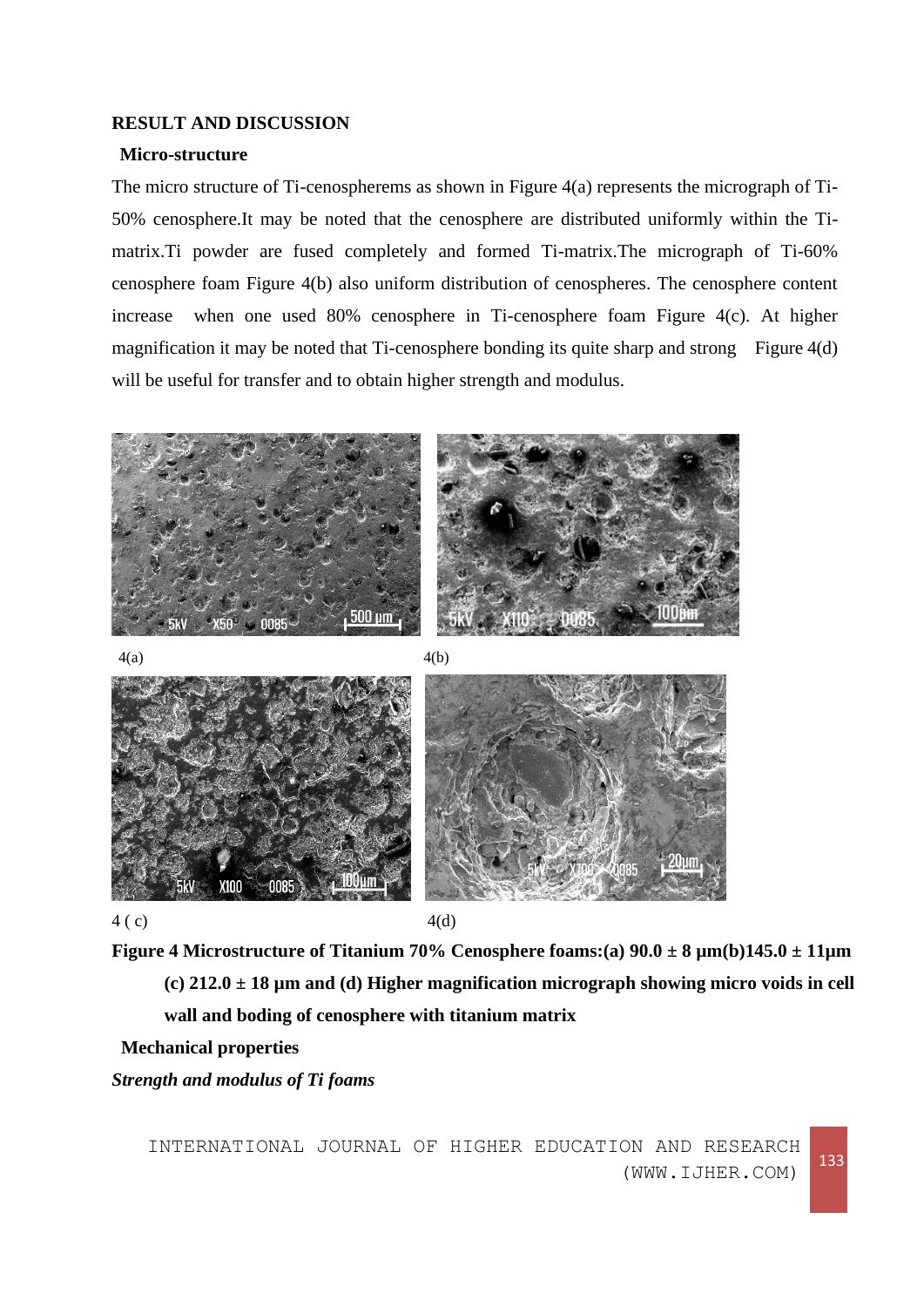The strength and modulus of these investigated foams were determined from compression tests and dynamic elastic property analyses respectively. The yield strength of the foams is reported in Table 3. It is noted that the strength of these foam values in the range of 43.06 MPa to 108.60 MPa and it varies with cenosphere size and cenosphere content. The strength is noted to be decreased with increase in cenosphere size and cenosphere content. However, by controlling the cenosphere size and volume fraction one can make Ti foam which can satisfy sequence strength of equivalent to the bone. Similar a results are observed in case of modulus also.

| Cenosphere size | $V_f$ (%) | $p_f \pm 3\%$ (gm/cc) | $\sigma_p \pm 5\%$ (MPa) |
|-----------------|-----------|-----------------------|--------------------------|
| C1              | 50        | $2.85 \pm 0.0855$     | $74.79 \pm 3.73$         |
|                 | 60        | $2.48 \pm 0.0744$     | $63.14 \pm 3.157$        |
|                 | 70        | $2.26 \pm 0.0678$     | 46.59±2.3295             |
|                 | 80        | $1.65 \pm 0.0495$     | 43.06±1.2918             |
| C <sub>2</sub>  | 50        | $2.85 \pm 0.0855$     | 131.08±6.554             |
|                 | 60        | 2.48±0.0744           | 108.60±5.43              |
|                 | 70        | $2.26 \pm 0.0678$     | 78.95±3.94               |
|                 | 80        | $1.65 \pm 0.0495$     | $30.33 \pm 1.51$         |
| C <sub>3</sub>  | 50        | $3.05 \pm 0.0915$     | $69.08 \pm 3.45$         |
|                 | 60        | $2.46 \pm 0.0738$     | $52.44 \pm 2.6$          |
|                 | 70        | $2.41 \pm 0.0723$     | $44.25 \pm 2.2$          |
|                 | 80        | $1.99 \pm 0.0597$     | $43.88 \pm 2.2$          |
| C <sub>4</sub>  | 50        | 2.99±0.0897           | $75.10{\pm}3.6$          |
|                 | 60        | $2.8 \pm 0.084$       | $43 + 3.7$               |
|                 | 70        | $2.68 \pm 0.0804$     | $68.05 \pm 3.4$          |
|                 | 80        | $2.31 \pm 0.0693$     | $62.48 \pm 3.1$          |

Table 3 Cenosphere volume fraction, density, peak stress of different Ti-cenosphere foam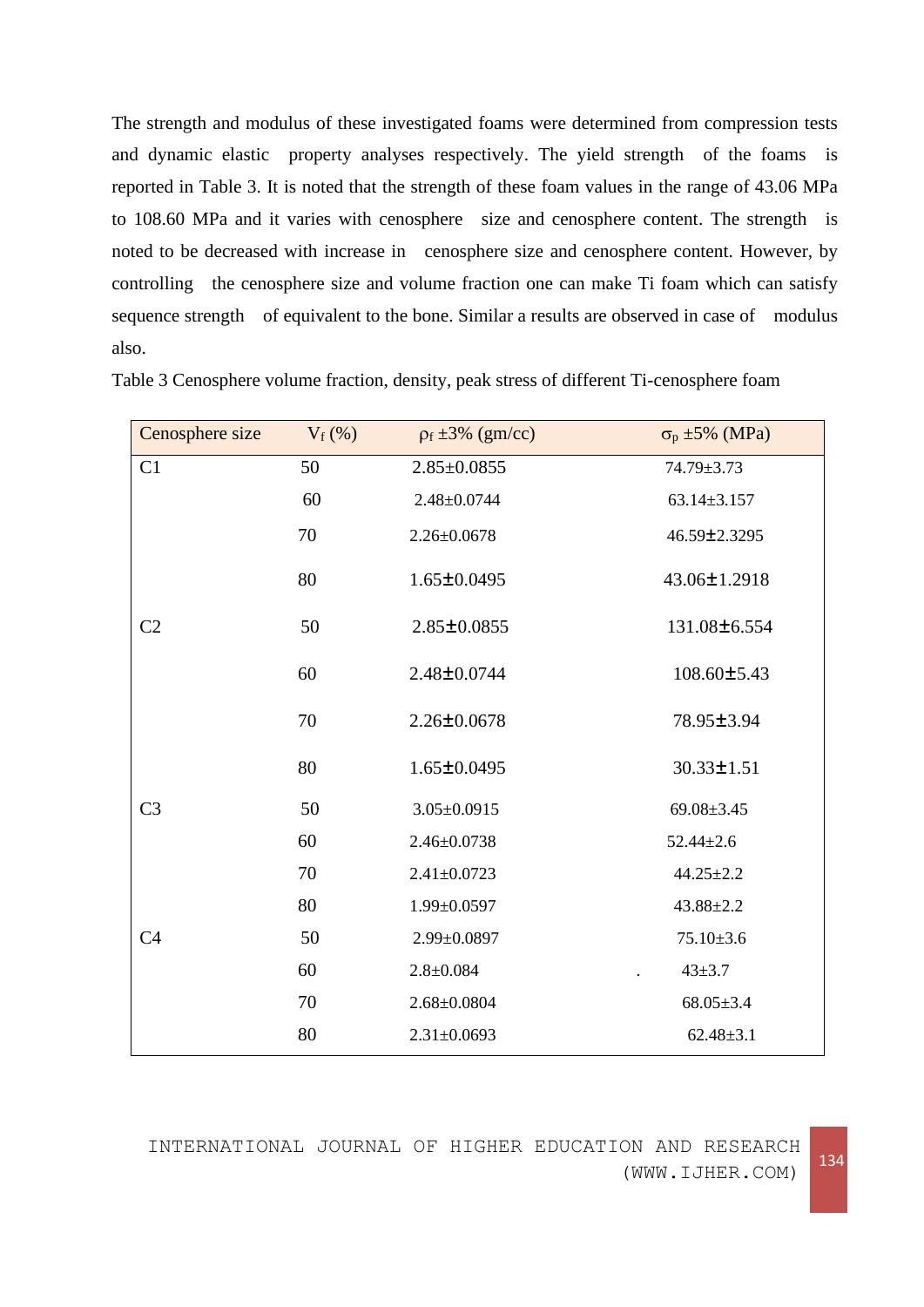The modulus of foam also varies in the range of 10GPa to 38 GPa which are equivalent to that of cortical bone in different locations (Novitskaya *et al*.,2011). This is because of grater extent of inter particles micro porosities.The size of micropores ranges from 0.3µm to 5µm Fig.4(d). This will help in flow of bio fluid and which can supply the nutrients to the bone cells. In case of Ti foams, the strength and modulus can be controlled by controlling volume fraction of space holder used or the porosity within foams. As cenosphere size increases,stress become localized,interface and cenosphere distance increasing. These causes volume of cenosphere cell at lower load and the Ti matrix deforms more easily. Finally those lead to increasing of strength and modulus.Compressive stress in MPa arranged according to volume fraction and cenosphere sizes mentioned in Table 3.

#### **Corrosion behavior**

The corrosion behavior of the Ti foams studied by using emersion test of the foams.The foams were examined under simulated bio fluid(Hank's solution,composition mentioned in Table 2). The corrosion rates calculated on Titanium foam with various volume fraction of cenosphere and sizes are reported in Table 4. The corrosion rate on these foams are measured after 30 days of interval upto 120 days. It may be noted that foam samples exhibit very negligible weight loss or gain as mentioned in Table 4. Very marginal deposition is found after 30 days and 120 days in foams with 50% volume fraction of cenosphere.Titanium foam with 70% and 80% cenospheres also observed marginal deposition. This is found due to the formation of calcium hydroxy phosphate on the cell walls.This indirectly indicate that these foam samples are bio- inert and may be used for bone scaffold or bone replacement.In view of this, cell viability on these foams are examined which are stated in subsequent section.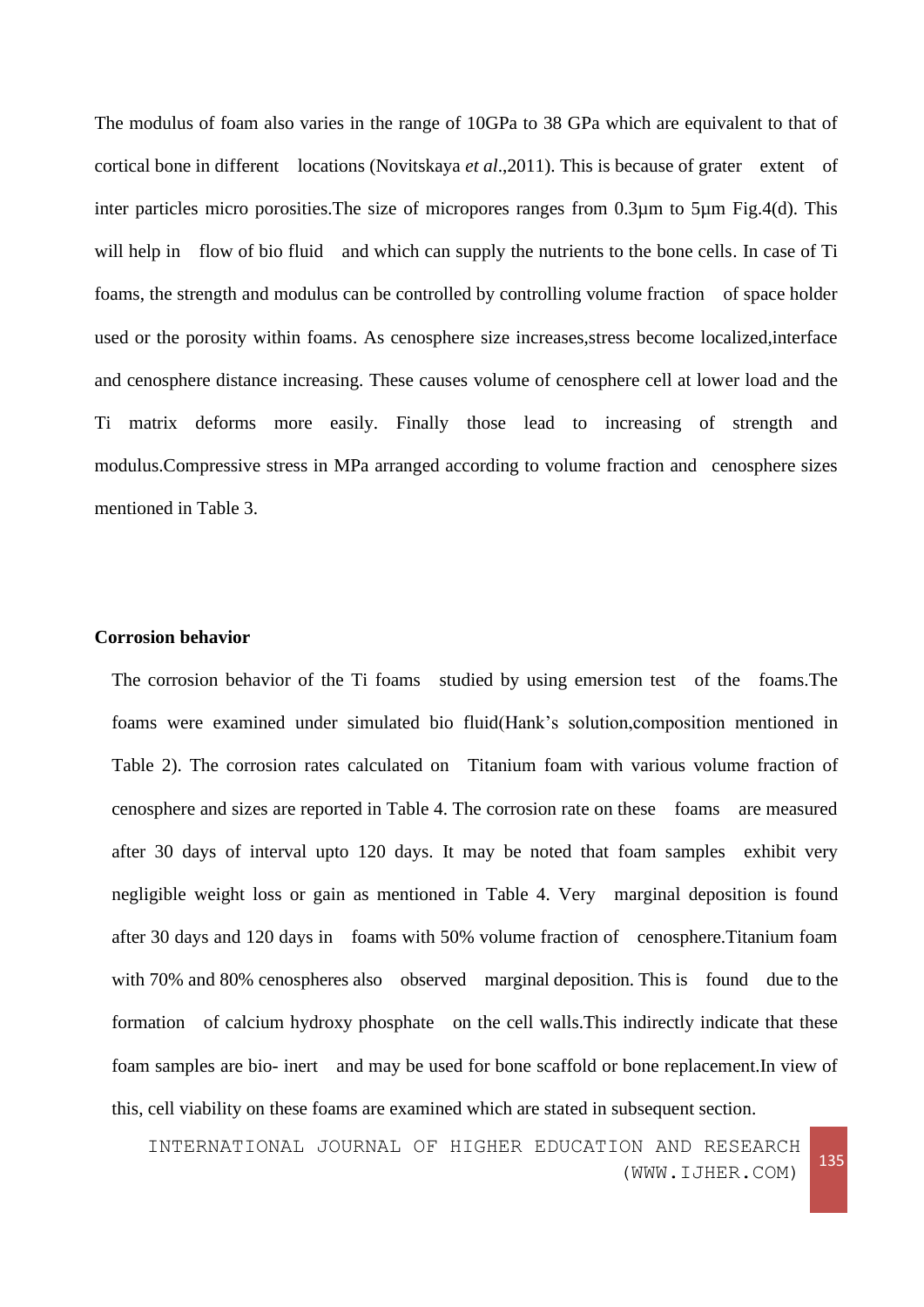Table 4 Corrosion rate as per the volume fraction of the titanium foam after 30 days, 60days, 90days and 120 days

| Cenosphere size Volume Fraction |     |                    | Corrosion Rate (mm/Y) |                   |                     |
|---------------------------------|-----|--------------------|-----------------------|-------------------|---------------------|
|                                 |     | 30days             | 60days                | 90 days           | 120days             |
|                                 | 50% | $-0.014\pm0.001$   | $0.277 \pm 0.012$     | $-0.006\pm0.005$  | $-0.018 \pm 0.001$  |
| $+212 \mu m$                    | 60% | $0.046 \pm 0.003$  | $0.115 \pm 0.013$     | $0.023 \pm 0.001$ | $0.0029 \pm 0.001$  |
|                                 | 70% | $-0.008 \pm 0.001$ | $0.282 \pm 0.014$     | $0.004 \pm 0.003$ | $0.010\pm0.001$     |
|                                 | 80% | $-0.051 \pm 0.004$ | $0.438 \pm 0.032$     | $-0.017\pm0.001$  | $-0.0344 \pm 0.002$ |
|                                 |     |                    |                       |                   |                     |

# **Cell viability**

The cell viability test of the Titanium-foam pellets (2mm thickness) are carried out by using Mammalian mouth epithelial cell line KB (MÜller *et al*.,2006)(supplied by National centre for cell science, Pune,Maharashtra,India) followed by the colorimetric test using MTT Assay (Gupta *et a*l.,2006; Moradi *et al*.,2018) Figure 5(a). The cell viability of different Titaniumcenosphere foam samples studied in comparison to control upto 72 hrs at an interval of 24 hrs using  $10<sup>5</sup>$  cells/well. The viable cells cultivated into the Ti-cenosphere foam; images obtained through inverted microscope shown as Figure 5(b), 5(c) and 5(d) at different magnification i.e.10X,20X and 40X respectively after inoculation of MTT assay solution. MTT assay 3-(4,5 dimethylthiazol-2-yl)-2,5-diphenyl tetrazolium bromide contained the tetrazolium dye which shows the colour after the reduction .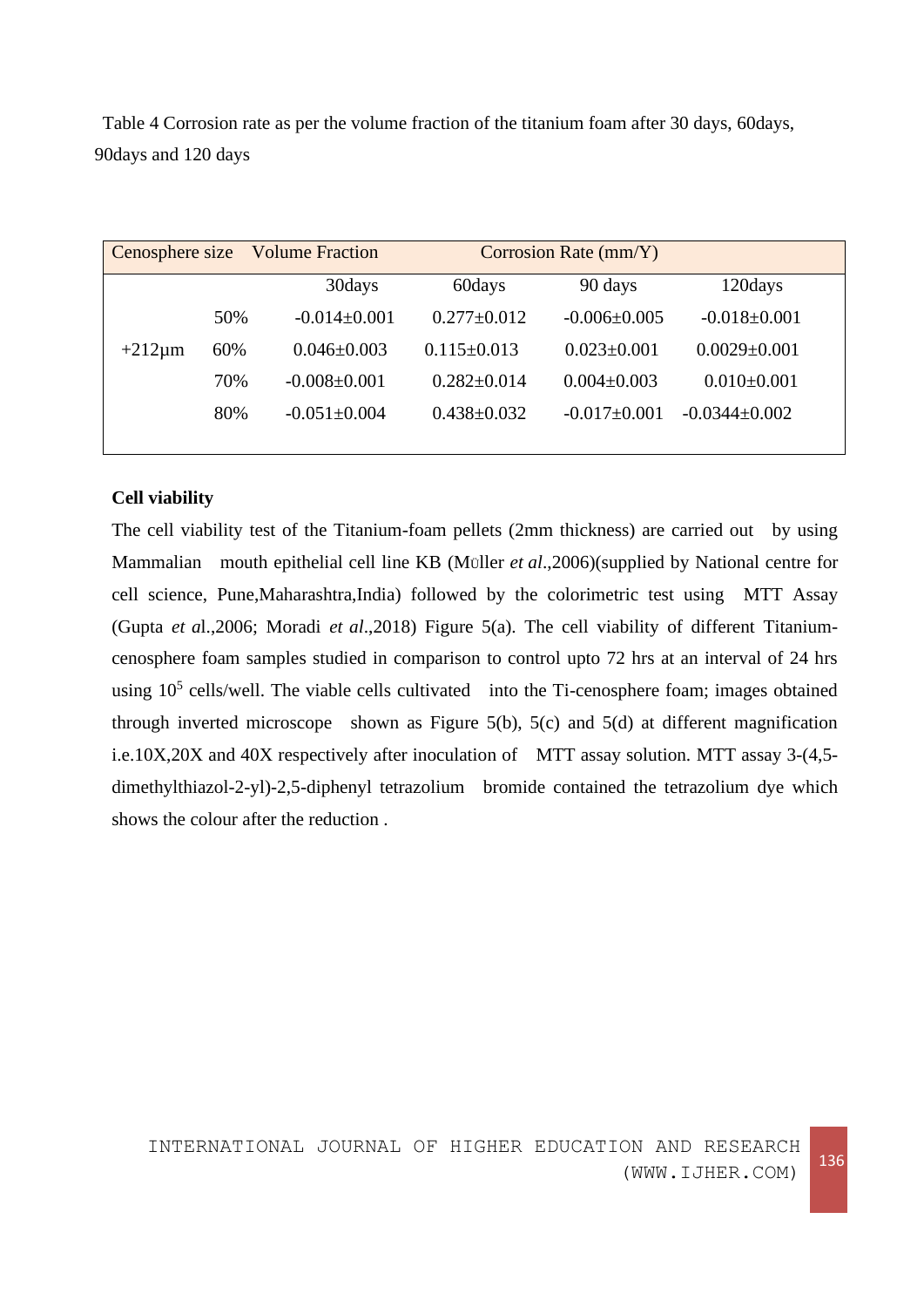

Fig.5(a)  $5(b)$ 







This assay works on the concept of the cell metabolic activity. Here, the control is considered as the solution on which only cell lines are put and no foam samples is added. After every 24 hrs, the cell viability on the foam samples were conducted as compared to the control. Table 5 reports the cell viability of foam samples as a function of cenosphere size, volume fraction and exposure time. It is noted that the cell viability after 24 hrs is considerably lower.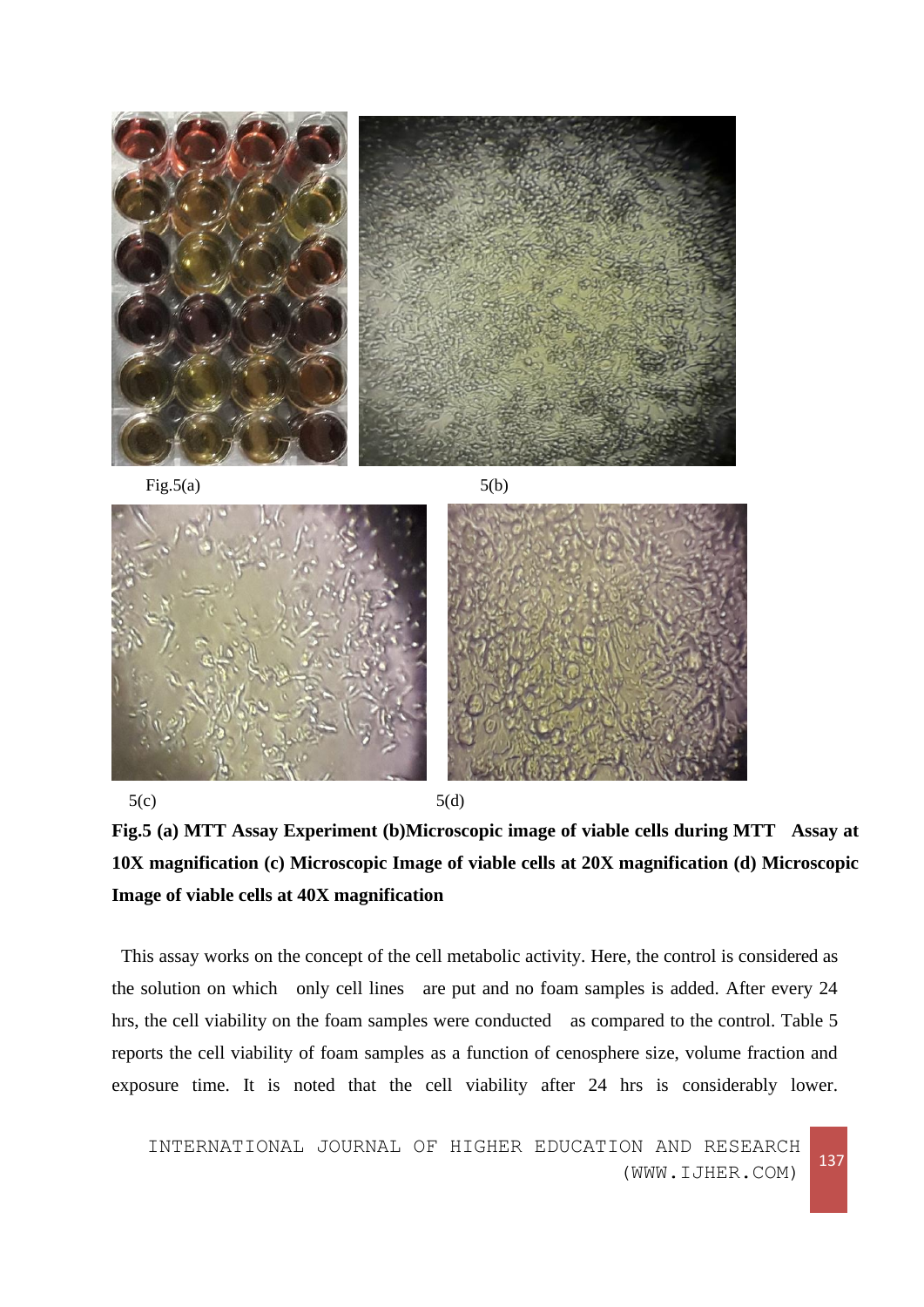But,interestingly after 48 hrs it improved and after 96 hrs the cell viability is quite good. It is further noted that the cell viability is a strong function of cell size (cenosphere size). It may further be noted the best cell viability is observed when the cenosphere size is 100 µm irrespective of volume fraction of cenosphere. Even, in this case, the cell viability is better than that in case of pure and dense Ti. This is suspicious. However, this may be due to the following facts. When foams (porous body) in the solution is added, the cells of the cell lines may be inoculated at the cell walls and thus the effective number of cell in the media is reduced. The surface area of cell walls are quite high. It may be 100 to  $200m^2/m^2$ . As a result, in the initial period the cell density over the surface of specimen or on the solution get reduced. In due course, the cell grows and more cells covers the foam surface as well as come into the media. This lead to higher cell viability after 48 hrs and it continue to grow upto 72 hrs. During this period, the cell grows further and covers much higher surface and cell viability improve significantly. This also indirectly demonstrates cell adhesiveness and excellent cell viability of foam samples. The cells grows into the titanium foam along with cenosphere boundries are shown in Figure 6.



**Figure 6 Microscopic image of live cells grows into the Titanium foam**

This figure also showed that the cells are adhered well with the titanium foam. But, when the pore size increase the surface area become less.The incubation of cells within cenosphere boundary is reduced and exposed mostly within the media. As a result the cell viability is reduced at coarser cenosphere size and higher volume fraction of cenosphere. The present results demonstrate the fact that Ti-cenosphere foam could be used for bio-implant application. Its corrosion resistance is excellent and some kinds of Calcium-Phosphorus deposition during immersion test is also noted. This indirectly states that these titanium foams l can be helpful in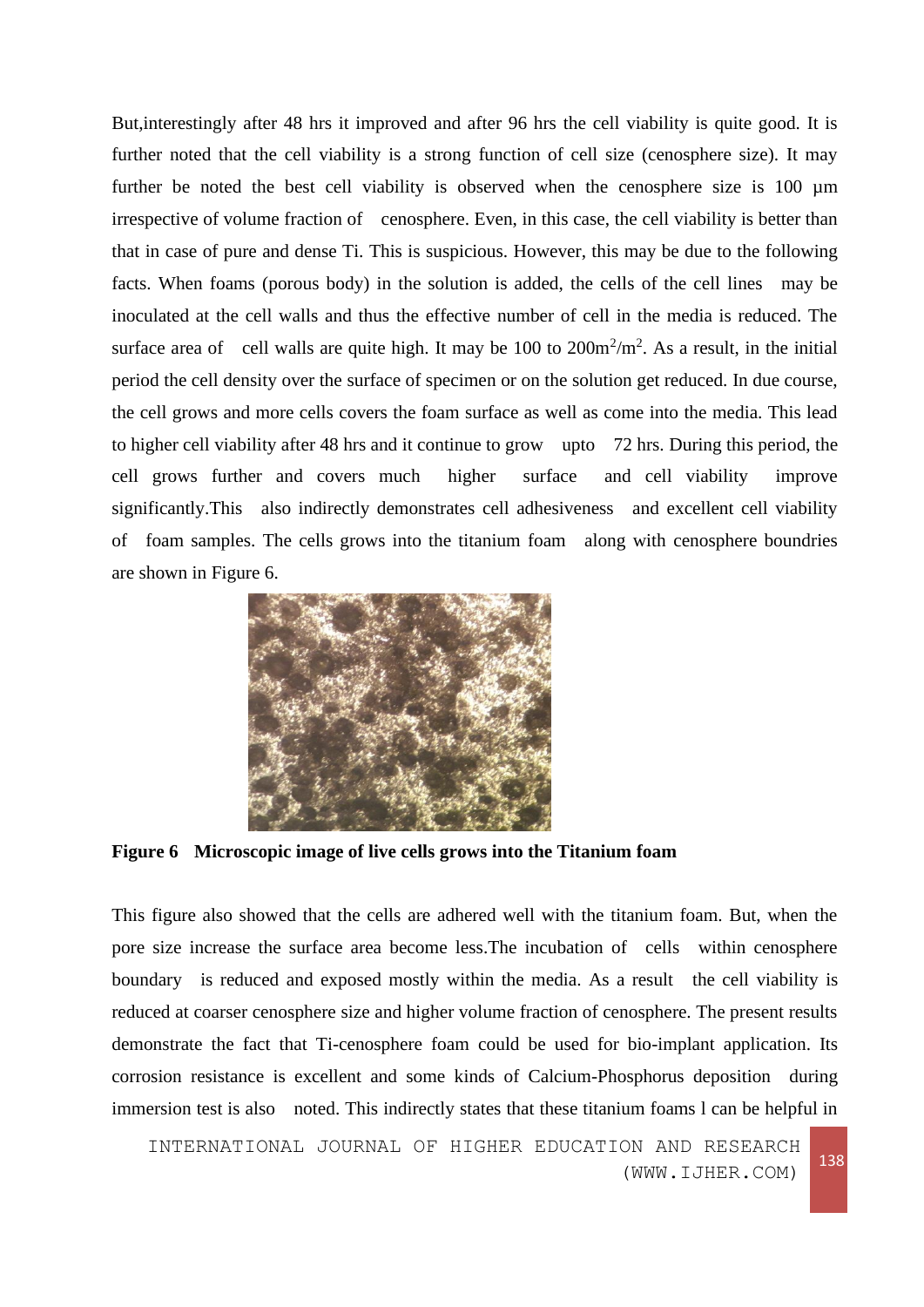osseointegration damage bone. Further study in this line need to be carried out. From these observations, it may be noted that foams with all four cenosphere size will be suitable for bioimplant. In order to have reasonably good strength and modulus, it is expected to have foams with porosity (60-70%) with cell size of 100 $\mu$ m to be the most suitable.

| Volume fraction(%) |                | Cenosphere Size |       | Cell Viability (%) after different exposure time (hr) |
|--------------------|----------------|-----------------|-------|-------------------------------------------------------|
|                    |                | $(\mu m)$       |       |                                                       |
|                    |                | 24hr            | 48hr  | 72hr                                                  |
| 50                 | $+212 \pm 18$  | 36.66           | 38.46 | 58.64                                                 |
|                    | $185.0 \pm 15$ | 39.45           | 50.50 | 65.38                                                 |
|                    | $145.0 \pm 11$ | 65.63           | 51.25 | 65.38                                                 |
|                    | $90.0 + 8$     | 41.66           | 59.5  | 96.15                                                 |
| 60                 | $+212+18$      | 38.54           | 50.54 | 68.75                                                 |
|                    | $185.0 \pm 15$ | 16.66           | 59.83 | 63.85                                                 |
|                    | $145.0 \pm 11$ | 38.60           | 57.46 | 96.30                                                 |
|                    | $90.0 + 8$     | 14.58           | 52.37 | 96.87                                                 |
| 70                 | $+212+18$      | 80.20           | 80.20 | 86.15                                                 |
|                    | $185.0 \pm 15$ | 46.15           | 50.65 | 86.15                                                 |
|                    | $145.0 \pm 11$ | 65.63           | 50.17 | 90.50                                                 |
|                    | $90.0 \pm 80$  | 33.33           | 50.13 | 96.50                                                 |
| 80                 | $+212 \pm 18$  | 15.18           | 50.00 | 53.85                                                 |
|                    | $145.0 \pm 11$ | 45.83           | 52.08 | 65.38                                                 |
|                    | $90.0 \pm 08$  | 50.22           | 65.36 | 96.15                                                 |
| Pure Titanium      |                | 50.50           | 52.37 | 76.92                                                 |

Table 5 Cell viability as a function of cenosphere size, volume fraction and exposure time

#### **CONCLUSION**

Cenospheres a thermal power plant waste can be treated and then used for making successfully Ti-cenopshere foams. The strength and modulus of these foams are comparable to that of cortical bones. By varying the cenosphere size and volume fraction the strength and modulus of these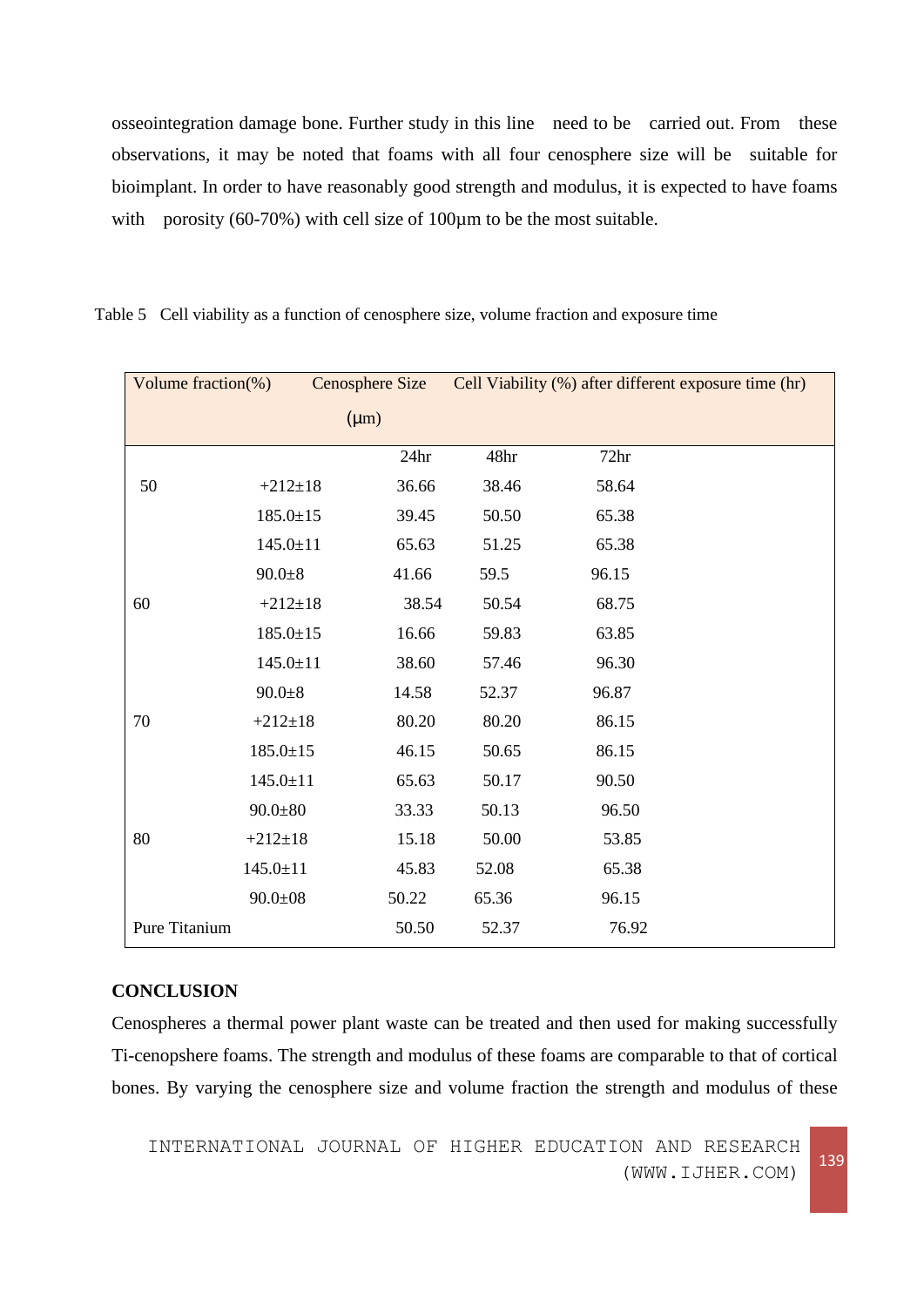foams could be varied and made tailor to different bones. The corrosion rate of these foams in simulated biofluid (Hank's solution) is very low and suitable for bone implant applications. The deposition of phosphate product over the foams may be helpful for bio activeness with bone. The cell viability in these foams are quite good which further confirms its applicability for bone scaffold and bone replacements.

# **ACKNOWLEDGEMENT**

We are thankful to Late Dr. Vinod Singh former HOD & Associate Professor UTD Microbiology Department, Barkatullah University Bhopal (M.P.) also thankful to Dr. Anil Prakash present HOD,UTD Microbiology Department, Barkatullah University Bhopal (M.P.) India.We also thankful to Director, CSIR-AMPRI Bhopal to pursue this project. This research did not receive any specific grant from funding agencies in the public, commercial or not-forprofit sectors.

# **REFERENCES**

- Annibali, S., Ripari, M., Monaca, G. La., Tonoli, F. and Cristalli, M. P. 2008. Local complications in dental implant surgery: prevention andvtreatment .*Oral &Implantology.* 1 (1), 21-33.
- Bhola, R., Bhola, S. M., Mishra, B. and Olson, D. L. 2011. Corrosion in titanium dental implants/prostheses-A review. *Trends Biomater. Artif. Organs.* 25 (1) 34-46.
- Chena, F. M. and Liuc, X. 2016. Advancing biomaterials of human origin for tissue engineering. *Prog Polym Sci.* 53,86-168.
- Columbia University Medical Center NY USA,article,http://www.prescouter.com/2015/07 /growingnew-teeth-in-the-mouth-using-stem-cell-dental-implants/ (accessed 14<sup>th</sup> July 2015).
- Corrales, L. P., Esteves, M. L. and Vick, J. E. R. 2014. Scaffold Design for bone regeneration. *J Nanosci Nanotechnol.*14 (1) ,15-56.
- Dolder, J.V.D., Spauwen, P. H. M., Jansen, A. J. and S, D. D. 2003. Evalution of various seeding techniues for culturing osteogenic cells on titanium fiber mesh.*Tissue Engineering.* (9) 2,315-25.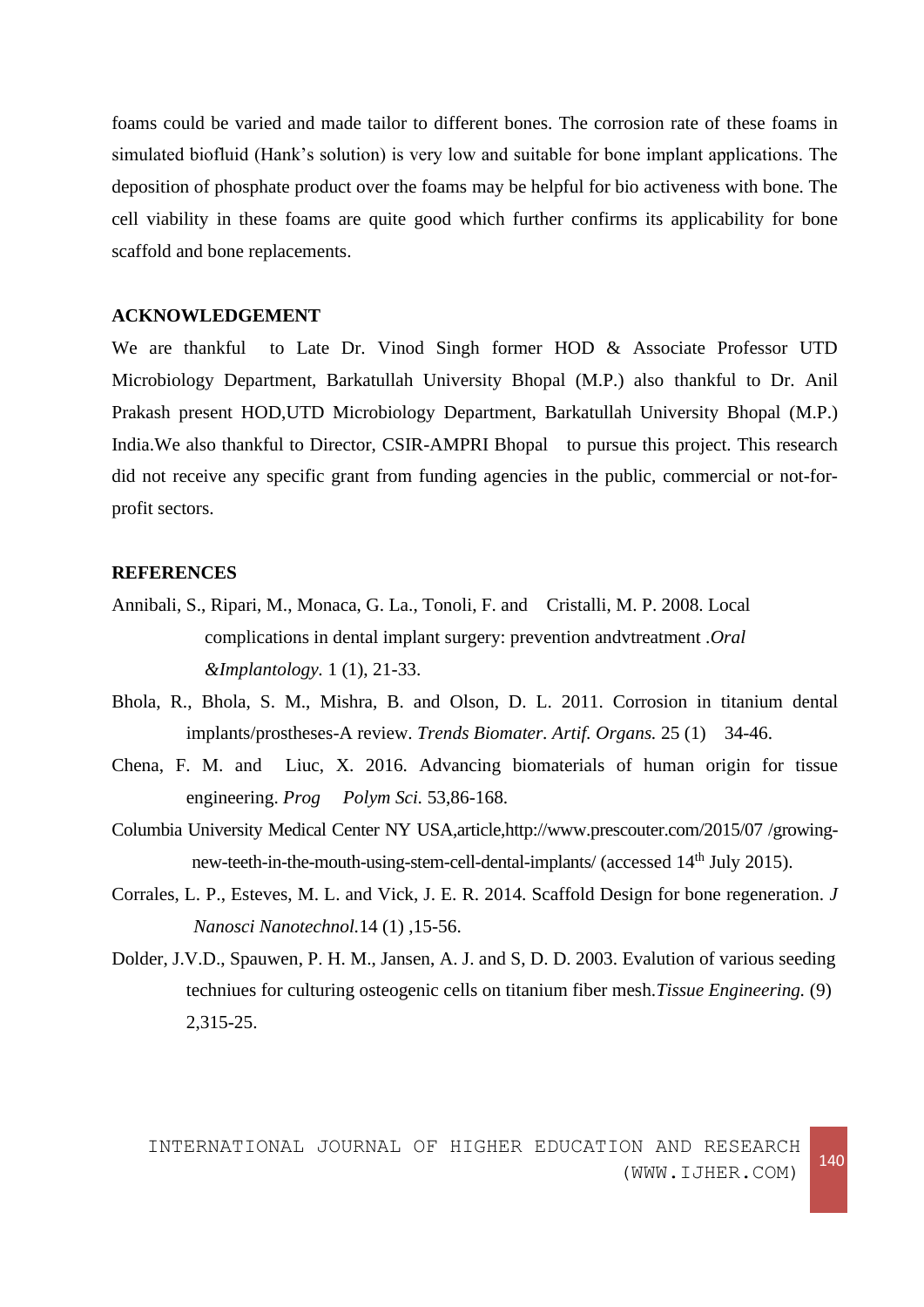- Fleck, C. and Eifler, D. 2010. Corrosion,fatigue and corrosion fatigue behaviour of metal implant materials especially titanium alloys. *International Journal of Fatigue.*32 (6) ,929-935.
- Fraunhofer Institute for Laser Technology,Press release.http://www.ilt.fraunhofer.de/ En/press/Press-releases /press-release-2010/press-release-2010-05-20. html (accessed 20 May 2010).
- Gupta, A., Majumdar, P., Amit, J., Rajesh, A. , Singh, S. B. and Chakraborty, M. 2006. Cell viability and growth on metallic surfaces: in vitro studies. *Trends Biomatr.Artif. Organs.* 20 (1), 84-89.
- [Jha, N.,](https://www.sciencedirect.com/science/article/pii/S0261306913000186#!) Mondal, D. P., Majumdar, J. Datta , Badkul, A., Jha, A. K. and Khare, A. K. 2013. Highly porous open cell Ti-foam using NaCl as temporary space holder through powder metallurgy route. *Materials and Design.* 47 , 810-819.
- Khatoon, H. and Ahmad, S. 2018. Polyurethane: A versatile scaffold for biomedical applications. *Significances of C Bioengineering & Biosciences.*2 (3),1-3.
- Manivasagam, G., Dhinasekaran, D. and Rajamanickam, A. 2010. Biomedical Implants:Corrosion and its prevention-A Review. *Recent Patents on Corrosion Science.* 2 , 40-54.
- [Mondal, D. P., Majumdar,J. Datta,](https://www.sciencedirect.com/science/article/pii/S0261306911005474#!) Jha, N., Badkul, A., Das, S., Patel, A. and Gupta, G. 2012.Titanium -cenosphere syntactic foam made through powder metallurgy route. *[Materials &](https://www.sciencedirect.com/science/journal/02613069) Design.* [34](https://www.sciencedirect.com/science/journal/02613069/34/supp/C) ,82-89.
- Moradi, M., Solgi, R., Najafi, R., Tanzadehpanah, H. and Saidijam, M. 2018. Determining optimal cell density and culture medium volume simultaneously in MTT cell proliferation assay for adherent cancer cell lines . *Helix.* 8(2) , 3274-3280.
- .Müller, U., Imwinkelried, T., Horst, M., Sievers, M. M. and Hausner, U. G. 2006. Do human osteoblasts grow into open porous Titanium ?. *European Cells and Materials.*11 , 8- 15.
- Novitskaya, E., Chen, P. Y., Hamed, E., Li, J., Lubardal, V. A., Jasiuk, I. and Mckittrick, J. 2011. Recent advances on the measurement and calculation of the elastic moduli of cortical and trabecular bone: a review. *Theoret. Appl. Mech*..38 (3), 209–297.